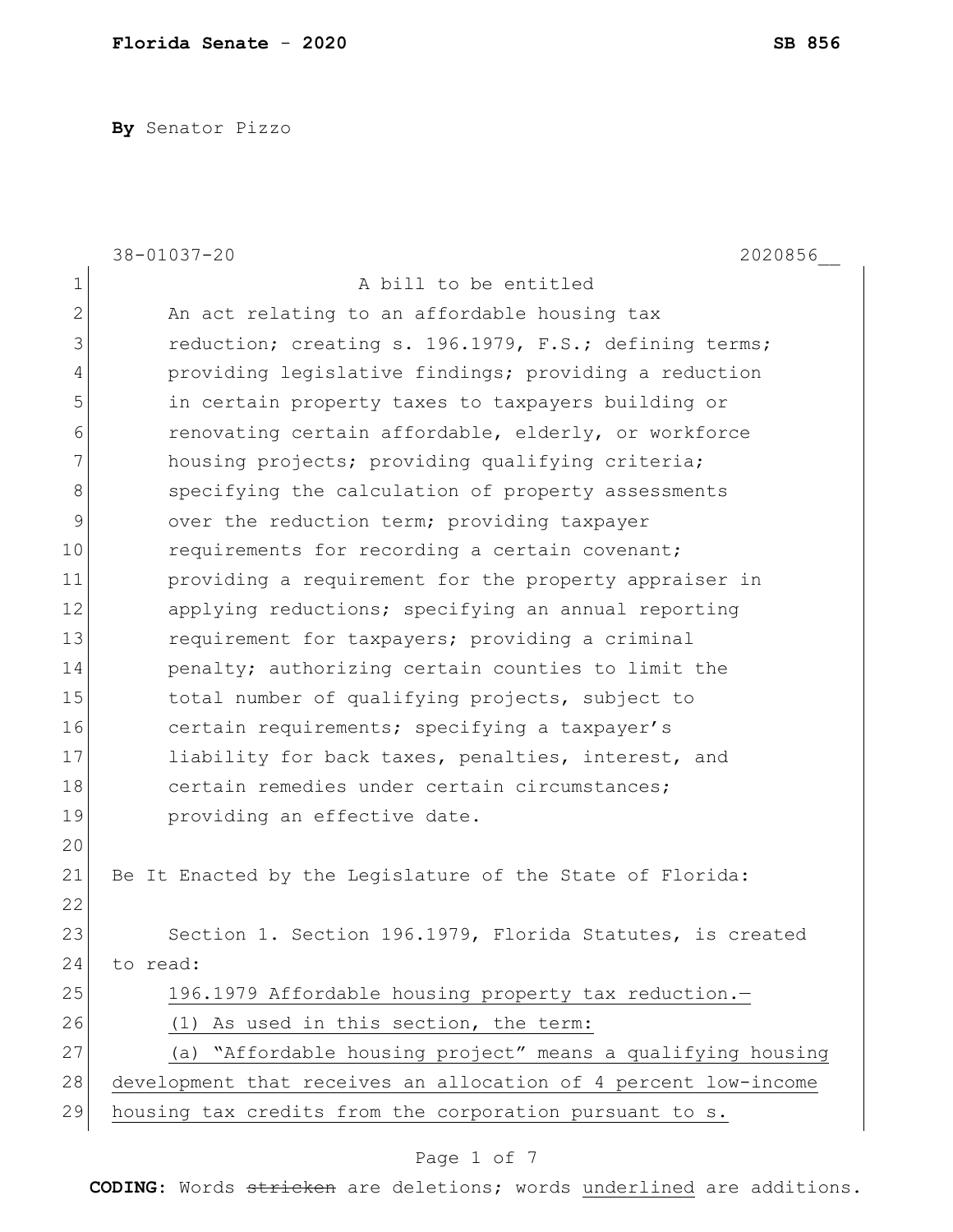|    | 38-01037-20<br>2020856                                            |
|----|-------------------------------------------------------------------|
| 30 | 420.5099, receives bonds for qualifying housing developments      |
| 31 | from a housing finance authority after July 1, 2020, or both.     |
| 32 | (b) "Base tax" means the operating taxes remitted to a            |
| 33 | project taxing authority in the tax year immediately preceding    |
| 34 | the reduction term.                                               |
| 35 | (c) "Corporation" means the Florida Housing Finance               |
| 36 | Corporation.                                                      |
| 37 | (d) "Elderly housing project" means a rental housing              |
| 38 | project that receives an allocation of 9 percent low-income       |
| 39 | housing tax credits from the corporation pursuant to s. 420.5099  |
| 40 | and that meets all of the following criteria:                     |
| 41 | 1. It reserves at least 80 percent of the rental unit             |
| 42 | occupancy in the project for the elderly.                         |
| 43 | 2. It offers all rental units to eligible persons.                |
| 44 | 3. It implements the standards and processes adopted by           |
| 45 | rule of the corporation to reduce barriers to elderly rental      |
| 46 | housing entry.                                                    |
| 47 | (e) "Household" has the same meaning as in s. 196.075(1).         |
| 48 | (f) "Operating taxes" means the nonvoted millage portion of       |
| 49 | the county millage and the municipal millage as identified in s.  |
| 50 | 200.001(1)(a) and (2)(a), respectively.                           |
| 51 | (g) "Project taxing authority" means a county or                  |
| 52 | municipality, as those terms are defined in s. 200.001(8) (a) and |
| 53 | (b), respectively, which is authorized to levy operating taxes    |
| 54 | against real property in the jurisdiction in which a qualifying   |
| 55 | project is located.                                               |
| 56 | (h) "Qualifying project" means an affordable housing              |
| 57 | project, elderly housing project, or workforce housing project    |
| 58 | that:                                                             |

# Page 2 of 7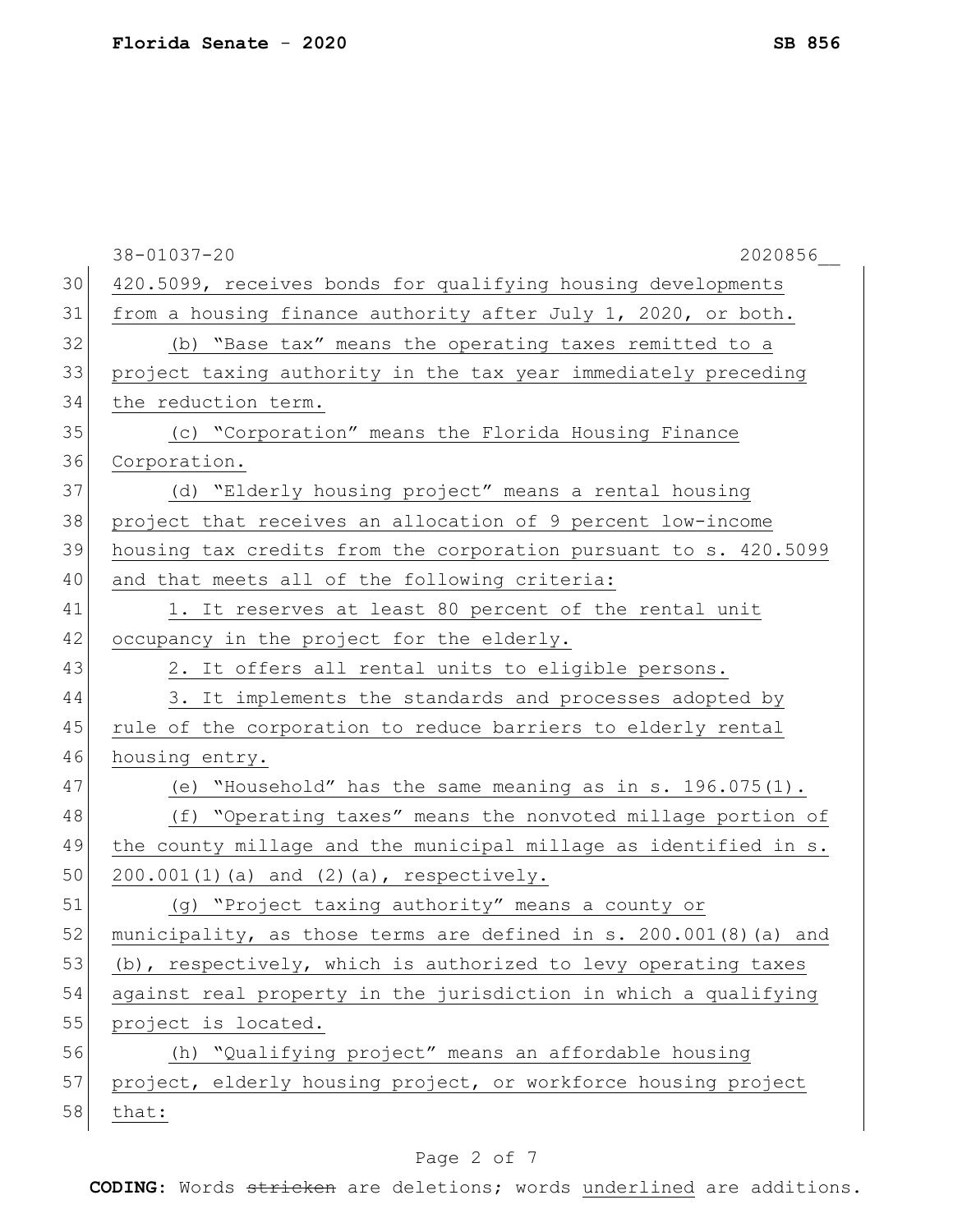|    | $38 - 01037 - 20$<br>2020856                                     |
|----|------------------------------------------------------------------|
| 59 | 1. Is located in a county with a population of 825,000 or        |
| 60 | more; and                                                        |
| 61 | 2. Has not received an affordable housing property               |
| 62 | exemption pursuant to s. 196.1978(2).                            |
| 63 | (i) "Reduction term" means the 25-year tax reduction period      |
| 64 | beginning the year in which the qualifying project is first      |
| 65 | assessed under s. 192.042(1) and certified by the county         |
| 66 | property appraiser as eligible to receive a reduction in         |
| 67 | operating taxes.                                                 |
| 68 | (j) "Taxpayer" has the same meaning as in s. 192.001(13).        |
| 69 | (k) "Workforce housing project" means a rental housing           |
| 70 | project containing four or more dwelling units for natural       |
| 71 | persons and households which has not received from the           |
| 72 | corporation an allocation of low-income housing tax credits      |
| 73 | pursuant to s. 420.5099, a loan pursuant to s. 420.5087, or bond |
| 74 | proceeds pursuant to s. 159.612, and in which:                   |
| 75 | 1. At least 10 percent of the rental units are set aside         |
| 76 | for one or more natural persons or a family with a total annual  |
| 77 | gross household income greater than 60 percent and up to 80      |
| 78 | percent of the median annual income, adjusted for family size,   |
| 79 | for households within the metropolitan statistical area, the     |
| 80 | county, or the nonmetropolitan areas of this state, whichever is |
| 81 | greatest;                                                        |
| 82 | 2. At least 20 percent of the rental units are set aside         |
| 83 | for one or more natural persons or a family with a total annual  |
| 84 | gross household income greater than 60 percent and up to 100     |
| 85 | percent of the median annual income, adjusted for family size,   |
| 86 | for households within the metropolitan statistical area, the     |
| 87 | county, or the nonmetropolitan areas of this state, whichever is |
|    |                                                                  |

# Page 3 of 7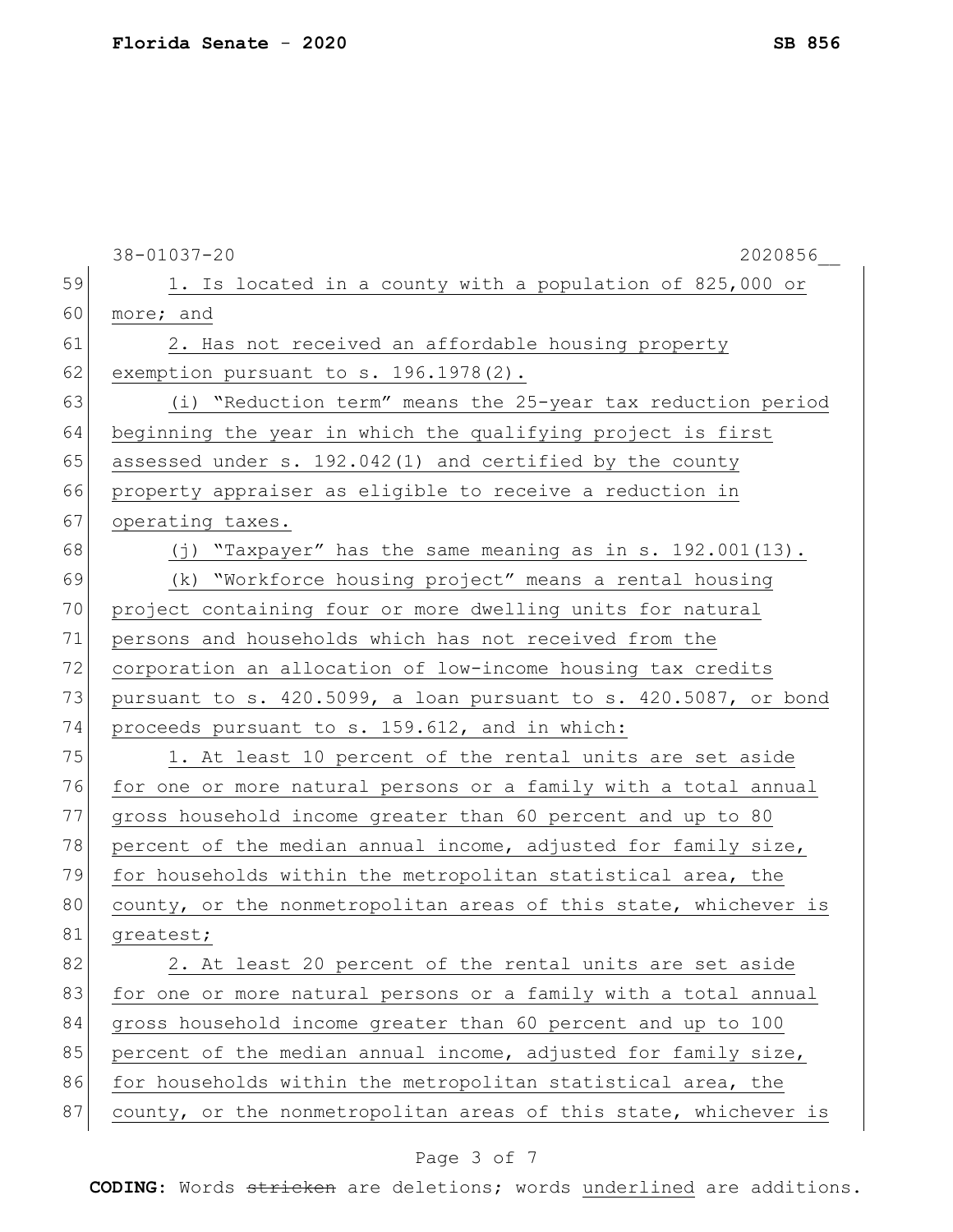|     | $38 - 01037 - 20$<br>2020856                                      |
|-----|-------------------------------------------------------------------|
| 88  | greatest; and                                                     |
| 89  | 3. Rents for the rental units set aside under subparagraphs       |
| 90  | 1. and 2. are set at the applicable income limitations            |
| 91  | established by the corporation for the county in which the        |
| 92  | rental housing project is located. For rental units within the    |
| 93  | project which are not set aside under subparagraphs 1. and 2.,    |
| 94  | the taxpayer may offer the units at rents it determines at its    |
| 95  | sole discretion.                                                  |
| 96  | (2) The Legislature finds that property used to provide           |
| 97  | affordable, elderly, and workforce housing to natural persons     |
| 98  | and households that meet the low-income or moderate-income        |
| 99  | limits is a charitable purpose. Notwithstanding s. 196.195(4), a  |
| 100 | taxpayer who builds or renovates a qualifying project after July  |
| 101 | 1, 2020, may receive a reduction in operating taxes that would    |
| 102 | otherwise be assessed, if both of the following criteria are      |
| 103 | met:                                                              |
| 104 | (a) The taxpayer timely files an application for the tax          |
| 105 | reduction with the property appraiser no later than March 1 of    |
| 106 | the year immediately after the year in which the qualifying       |
| 107 | project is first assessed under s. 192.042(1).                    |
| 108 | (b) The taxpayer records a covenant running with the land         |
| 109 | which restricts the rents of units within the qualifying project  |
| 110 | in accordance with the criteria under paragraph (1) (a),          |
| 111 | paragraph $(1)$ $(d)$ , or paragraph $(1)$ $(k)$ , as applicable. |
| 112 | (3) For the first 16 years of the reduction term, a               |
| 113 | qualifying project shall be assessed operating taxes in an        |
| 114 | amount equal to the base tax, subject to an annual adjustment     |
| 115 | equal to 2.5 percent beginning in year 2 of the reduction term    |
| 116 | or the percentage change in the Consumer Price Index for the      |

# Page 4 of 7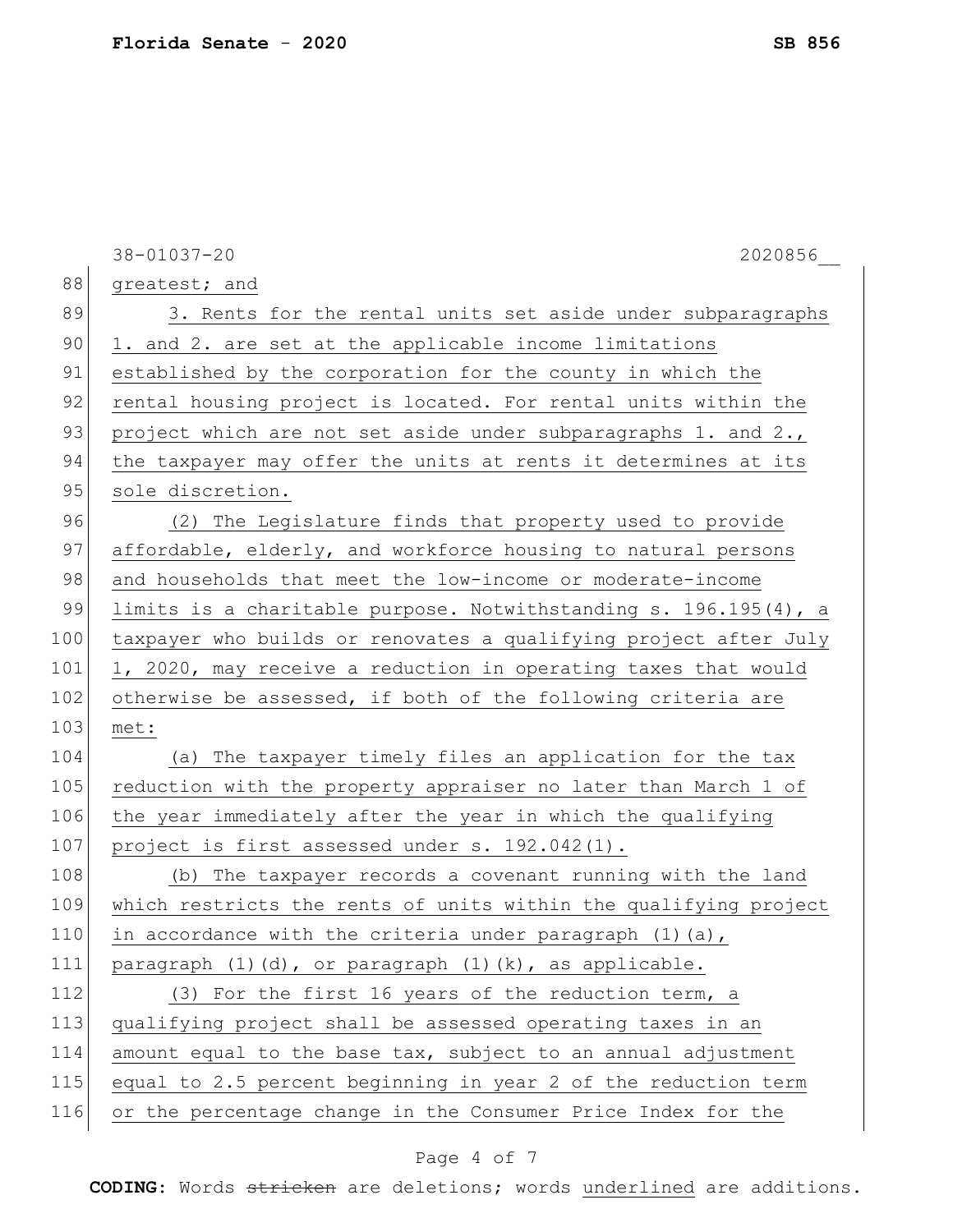| $38 - 01037 - 20$                                                      | 2020856 |
|------------------------------------------------------------------------|---------|
| 117<br>county in which the qualifying project is located, whichever is |         |
| 118<br>less. After the first 16 years of the reduction term, the       |         |
| 119<br>qualifying project shall be assessed as follows:                |         |
| 120                                                                    |         |
| Affordable Housing<br>Year of Tax<br>Workforce Housing                 |         |
| Reduction<br>Reduction Percentage Reduction Percentage                 |         |
| 121                                                                    |         |
| 100 percent<br>100 percent<br>$1 - 16$                                 |         |
| 122                                                                    |         |
| 100 percent<br>90 percent<br>17                                        |         |
| 123                                                                    |         |
| 18<br>80 percent<br>90 percent<br>124                                  |         |
| 19<br>70 percent<br>85 percent                                         |         |
| 125                                                                    |         |
| 60 percent<br>$\frac{20}{}$<br>75 percent                              |         |
| 126                                                                    |         |
| 21<br>50 percent<br>60 percent                                         |         |
| 127                                                                    |         |
| 22<br>40 percent<br>50 percent                                         |         |
| 128                                                                    |         |
| 23<br>30 percent<br>40 percent                                         |         |
| 129<br>20 percent<br>25 percent                                        |         |
| 24<br>130                                                              |         |
| 25<br>10 percent<br>15 percent                                         |         |
| 131                                                                    |         |
| 132<br>(4) If the property appraiser approves the application, the     |         |

# Page 5 of 7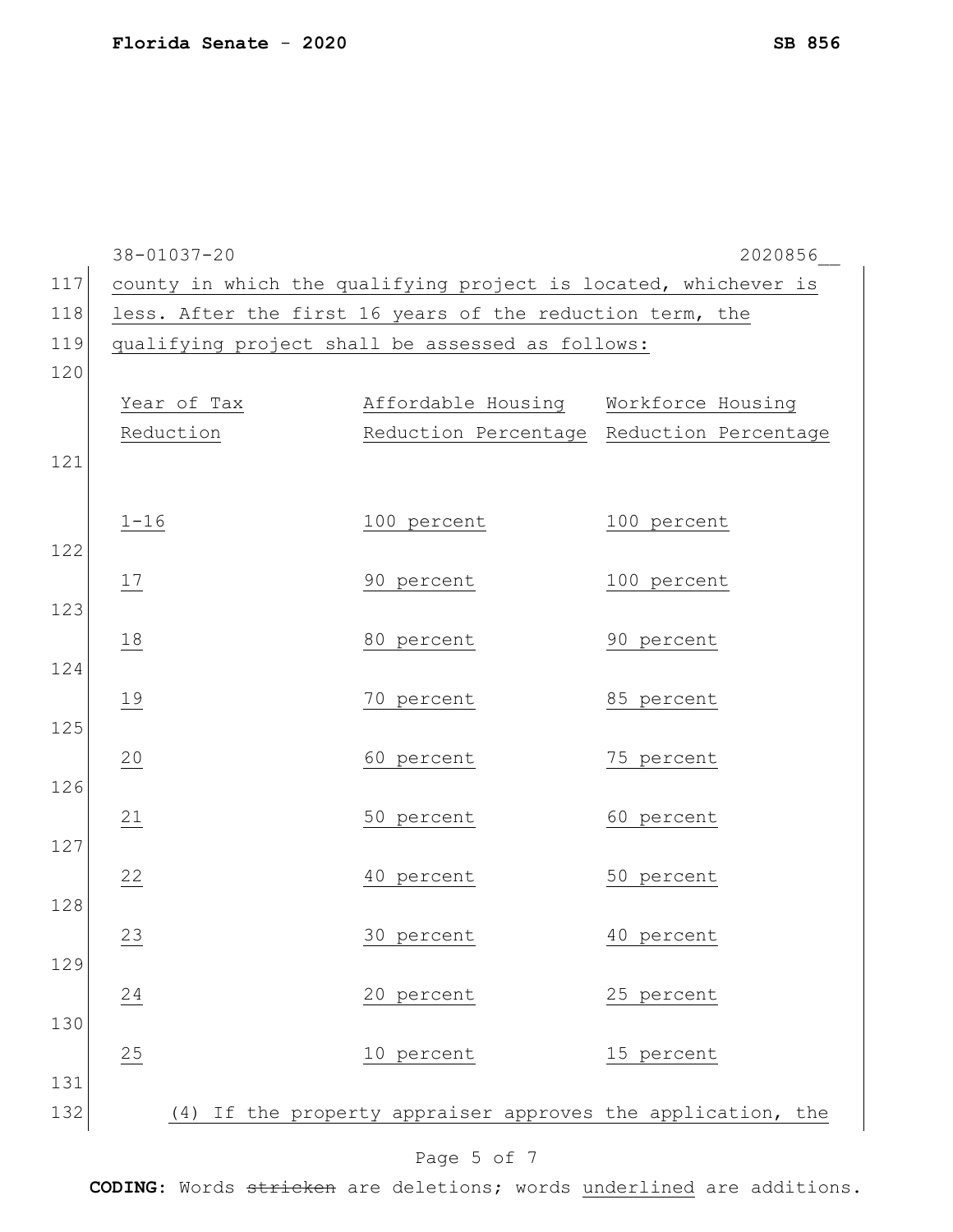|     | 38-01037-20<br>2020856                                           |
|-----|------------------------------------------------------------------|
| 133 | taxpayer must submit the covenant under paragraph (2) (b) for    |
| 134 | recording. The property appraiser shall apply the authorized tax |
| 135 | reductions beginning in the same tax year. The taxpayer          |
| 136 | submitting the application is responsible for the cost of        |
| 137 | recording the covenant.                                          |
| 138 | (5) A taxpayer who receives a tax reduction is required to       |
| 139 | submit a report annually to the property appraiser confirming    |
| 140 | his or her compliance with the rent restrictions required for    |
| 141 | the receipt of the reduction. The report must be executed by the |
| 142 | taxpayer or an authorized representative of the taxpayer and     |
| 143 | must include the written declaration set forth in s. 92.525(2).  |
| 144 | A taxpayer who falsifies the written declaration commits a       |
| 145 | felony of the third degree, punishable as provided in s.         |
| 146 | 775.082, s. 775.083, or s. 775.084.                              |
| 147 | (6) Each county described in s. 420.5087(1)(a) where a           |
| 148 | qualifying project may be located may, by the adoption of an     |
| 149 | ordinance and after conducting a public hearing noticed in a     |
| 150 | newspaper of general circulation, limit the total number of      |
| 151 | qualifying projects the property appraiser may approve annually, |
| 152 | upon a finding supported by competent substantial evidence that  |
| 153 | such a limitation is necessary in order to avoid a substantial   |
| 154 | impairment of the taxing authority's ability to meet its         |
| 155 | financial obligations to fund other public services that are     |
| 156 | necessary to ensure the public safety and welfare.               |
| 157 | (7) (a) If the property appraiser determines that a              |
| 158 | qualifying project that was granted a tax reduction failed to    |
| 159 | offer rents as required in the recorded covenant and as set      |
| 160 | forth in this section, the taxpayer is liable for the payment of |
| 161 | any back taxes, penalties, and interest, as well as any other    |

# Page 6 of 7